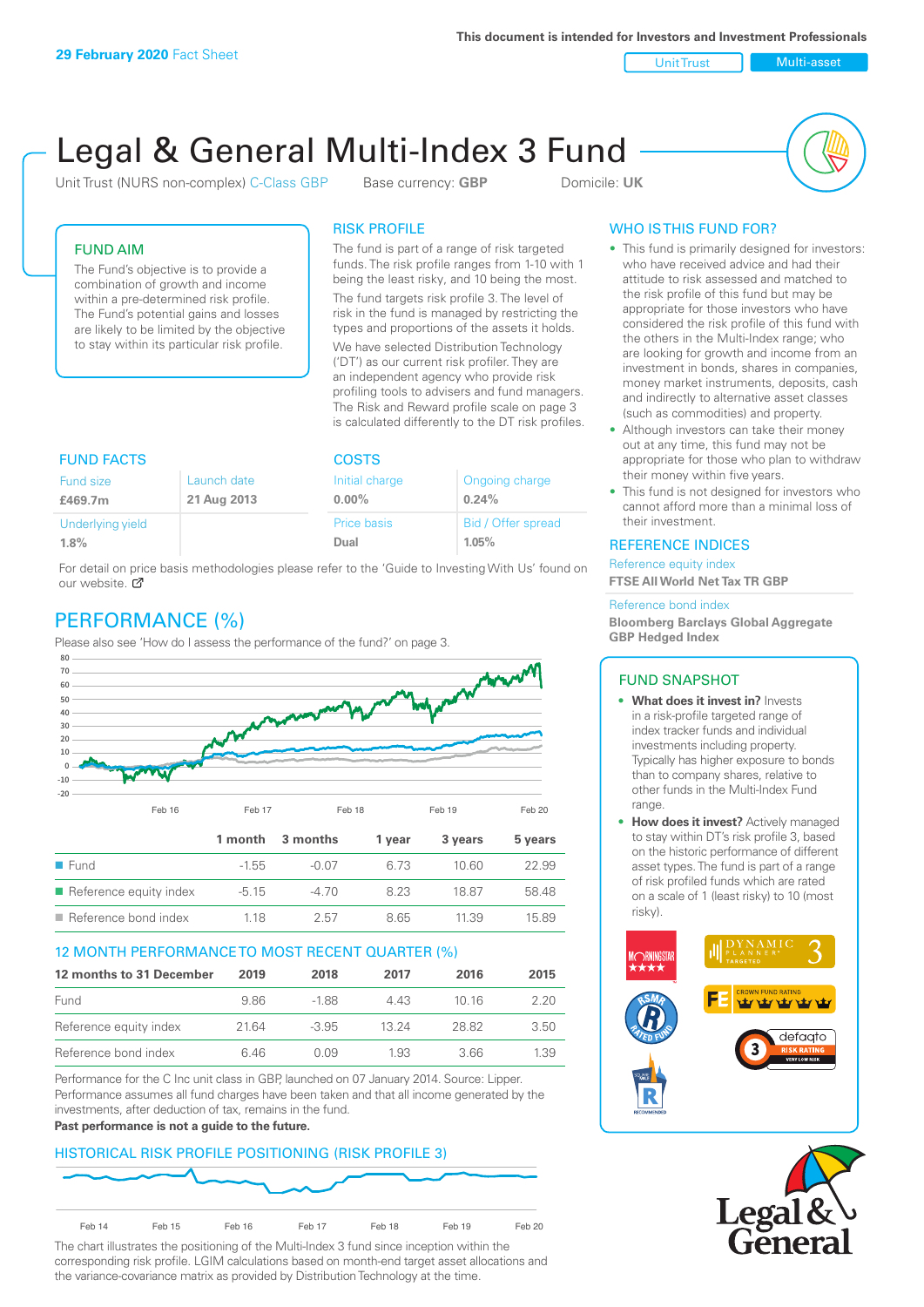# Legal & General Multi-Index 3 Fund

Unit Trust (NURS non-complex) C-Class GBP

# PORTFOLIO BREAKDOWN

All data source LGIM unless otherwise stated. Totals may not sum due to rounding.





### FUND MANAGERS

The fund managers have responsibility for managing the multi-index fund range. They are part of the Multi-Asset Funds (MAF) team in LGIM. This team focuses on designing and managing multi-asset funds that are tailored to match the specific objectives of various client types. The team sits within a wider Asset Allocation team which combines both depth of experience with a broad range of expertise from different fields, including fund management, investment consulting and risk management roles.

# TOP 10 HOLDINGS (%)

| L&G Global Inflation Linked Bond Index Fund                      | 11.3 |
|------------------------------------------------------------------|------|
| L&G Sterling Corporate Bond Index Fund                           | 10.6 |
| L&G All Stocks Gilt Index Trust                                  | 10.2 |
| <b>LGIM Global Corporate Bond Fund</b>                           | 8.4  |
| L&G US Index Trust                                               | 5.6  |
| L&G Short Dated Sterling Corporate Bond Index Fund               | 5.2  |
| L&G Emerging Markets Government Bond (US\$) Index Fund           | 4.6  |
| <b>L&amp;G UK Index Trust</b>                                    | 4.5  |
| L&G Emerging Markets Government Bond (Local Currency) Index Fund | 3.5  |
| L&G UK Property Fund                                             | 3.1  |

**Important:** Due to exceptional market conditions, spreads are currently volatile and may be higher than indicated. To see the latest spread visit www. legalandgeneral.com/chargesandfees